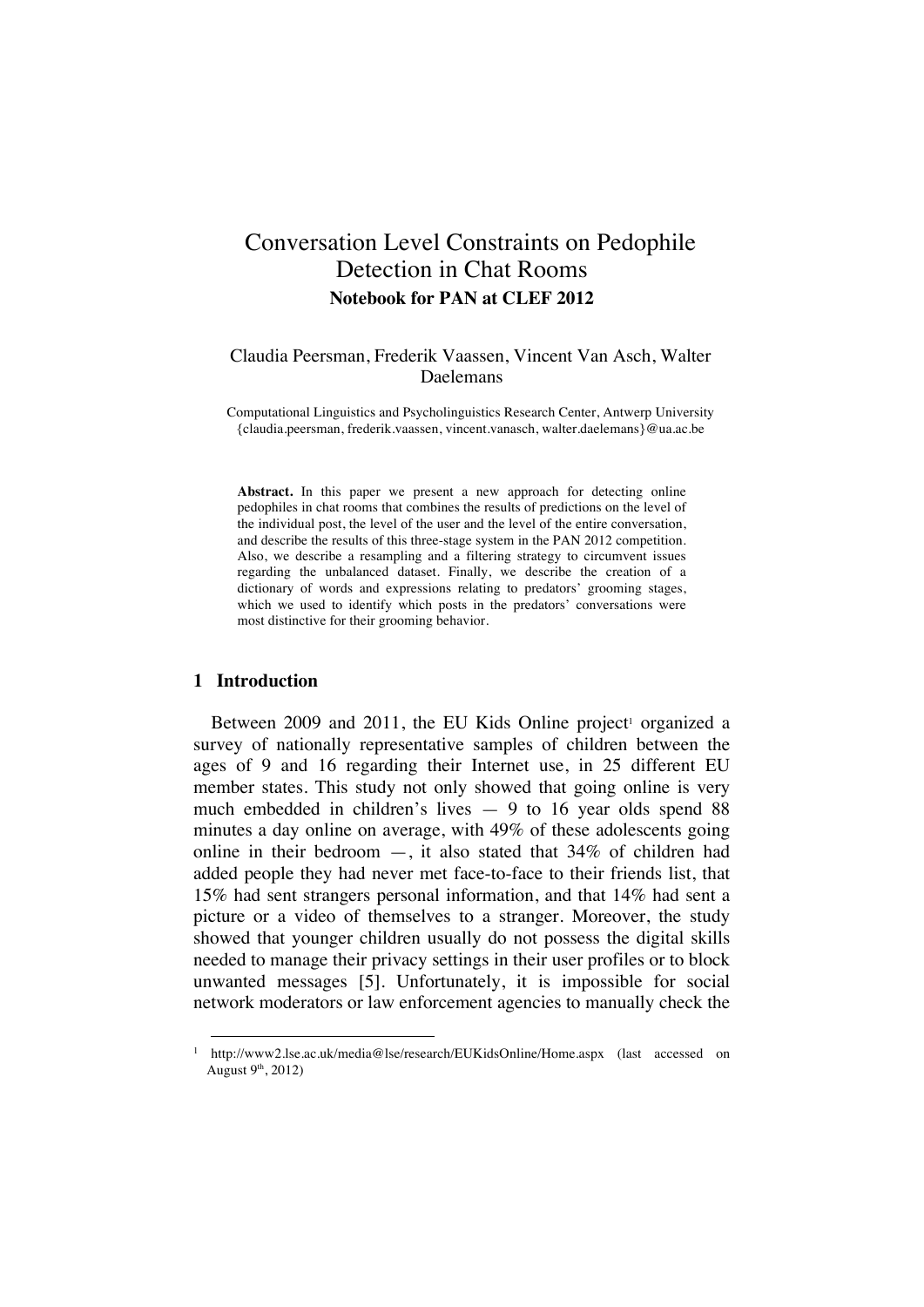vast amount of communications online in order to tackle the risk of children being groomed by online sexual predators. We therefore turn to new, automated techniques for identifying Internet pedophiles to help create a safer Internet for children.

In this context, the author identification competition of the PAN 2012 lab created a sub-task in which the primary aim was to automatically identify Internet predators among other chatters. This paper describes a three-stage approach to tackling this problem. The approach plays on the strengths of two different text classifiers and models conversation-level constraints to improve the quality of the predictions.

One of the major challenges of this classification task lies in the class imbalance inherent to the problem: as in real life, the number of nonpredator users in the dataset vastly outnumbers the number of predators. Section 2 briefly describes the data and the pre-processing steps we performed.

In Section 3, we explain how we used resampling and filtering techniques to circumvent this class imbalance. We will then describe in more detail how the three-stage approach combines the strengths of a high-recall post-level classifier with those of a high-precision userbased classifier, and how the combined predictions of these two classifiers are further improved by imposing conversation-level constraints, which boosts precision significantly.

The Sexual Predator Identification sub-task also had a secondary aim: to identify which posts in the predators' conversations were most distinctive for the predators' grooming behavior. Because there were no guidelines to which kind of posts were to be considered as grooming, we based our approach on Lanning's [4] analysis of the different stages of the grooming process, which include collecting information about the victim, lowering the victim's inhibitions, isolating the victim from adult supervision, initiating the abuse and (possibly) attempting to meet with the victim. In Section 4, we describe the creation of a dictionary of words and expressions that refer to these stages of grooming.

In Section 5, finally, we present the results of our system in the PAN 2012 competition and discuss some issues regarding the competition's evaluation measures.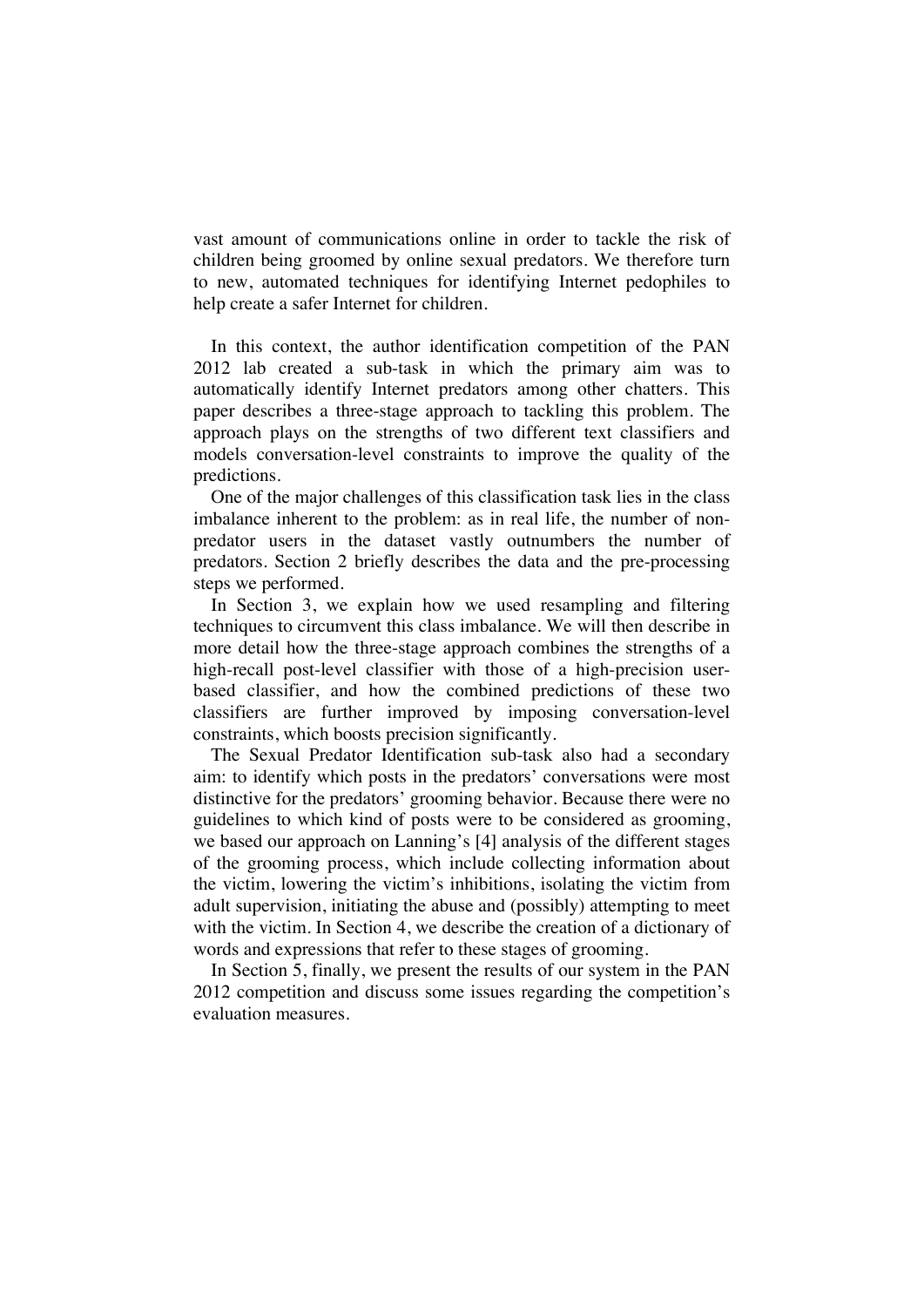### **2 Preprocessing of the Data**

The PAN 2012 sexual predator identification training dataset consisted of 66,914 conversations involving 97,671 unique users of which 142 were labeled as a predator (0.15%). There were 2,015 conversations in which a predator was involved and these conversations constituted 4.52% of the total number of 900,631 posts. No conversation contained more than one predator. The majority of the conversations contained two users (68%), followed by single-user conversations (19%). The maximum number of users per conversation was 30. Most users (95%) were involved in only one conversation, while one user was involved in as many as 3,868 conversations. The most prolific predator produced posts in 182 conversations, while 20% of the predators were only represented by one conversation.

Our system was developed using two different splits of the PAN training data with each of the splits containing a training and a validation set. During the splitting, the conversations were clustered so that no user was present in two different clusters. Distributing clusters rather than conversations ensured that no user in training also appeared in validation, which prevented overfitting of user-specific features. In addition, no user in the validation set for split 1 is included in the validation set of Split 2. For example, for split 1, 13.2% of the conversations ended up in the validation set. There were 29 predators in this set, which constitutes 0.2% of the users. The complementary data ended up in the training set. The statistics for the two splits are given in Table 1.

| <b>Partitions</b> | <b>Training</b>      |                | <b>Validation</b>    |              |  |
|-------------------|----------------------|----------------|----------------------|--------------|--|
|                   | <b>Conversations</b> | Predators      | <i>Conversations</i> | Predators    |  |
| Split 1           | 86.83%               | 113 $(0.14\%)$ | 13.17%               | $29(0.18\%)$ |  |
| Split 2           | 86.84%               | $110(0.13\%)$  | 13.16%               | $32(0.20\%)$ |  |

*Table 1. Statistics on the clustered splits of the PAN training set.*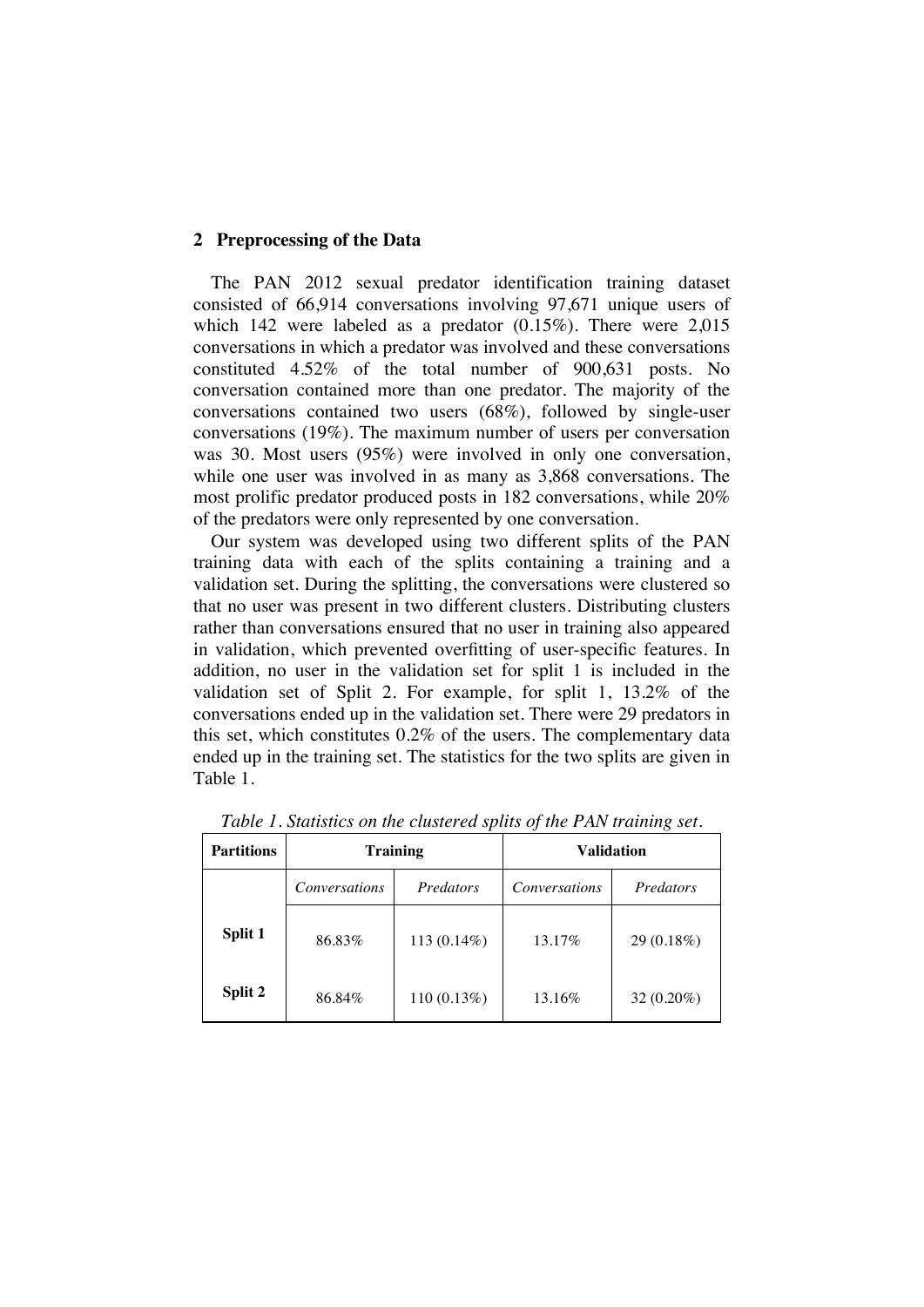## **3 Task 1: Sexual Predator Identification**

Due to both the criminal character of this topic and the privacy issues that are involved, so far there is only one dataset publicly available which displays chat conversations by sexual predators: the Perverted Justice2 website (PJ) contains over 500 English chat conversations collected by adult volunteers pretending to be adolescents and as such were approached by an alleged pedophile. However, for machine learning algorithms to be effective in identifying online sexual predators, they would need to be trained with both illegal conversations between predators and their victims and sexually oriented conversations between consenting adults [8]. However, since such data are rarely made public, Pendar [8] only experimented with the PJ dataset. His kNN classification experiments based on word token ngrams achieved up to 93.4% F-score when identifying the predators from the pseudo-victims. To tackle the issue of limited dataset availability, Bogdanova et al. [1-2] as well as Rachid et al. [9] and Peersman et al. [7] investigated some other setups. Bogdanova et al. [1- 2] experimented with new feature types such as emotional markers, emoticons and imperative sentences and computed sex-related lexical chains spanning over the PJ conversations. Using a corpus of cybersex chat logs<sup>3</sup> and the Naval Postgraduate School (NPS) chat corpus<sup>4</sup> as negative information for the predator class in the PJ dataset, their Naïve Bayes classifier yielded an accuracy of 92% for *PJ predators vs. NPS* and 94% for *PJ predators vs. cybersex* based on their high-level features. However, because these high-level features were partly derived from the PJ dataset itself, the experiment may have overestimated accuracy by detecting predators from the same PJ dataset. When dealing with the limited availability of data, both Rachid et al. [9] and Peersman et al. [7] proposed a system that in a first step classifies each user according to age group and gender, enabling the detection of predators using a fake adolescent user profile and distinguishing conversations between an adolescent and an adult from conversations between adults or adolescents only.

As the number of non-predator users in the PAN 2012 sexual predator dataset was far greater than the number of predator users and

 $2$  http://www.perverted-justice.com (last accessed on August  $11<sup>th</sup>$ , 2012)

 $3$  www.oocities.org/urgrl21f/ (last accessed on August  $11<sup>th</sup>$ , 2012)

 $^4$ http://faculty.nps.edu/cmartell/NPSChat.htm (last accessed on August  $11^{\rm th}, 2012)$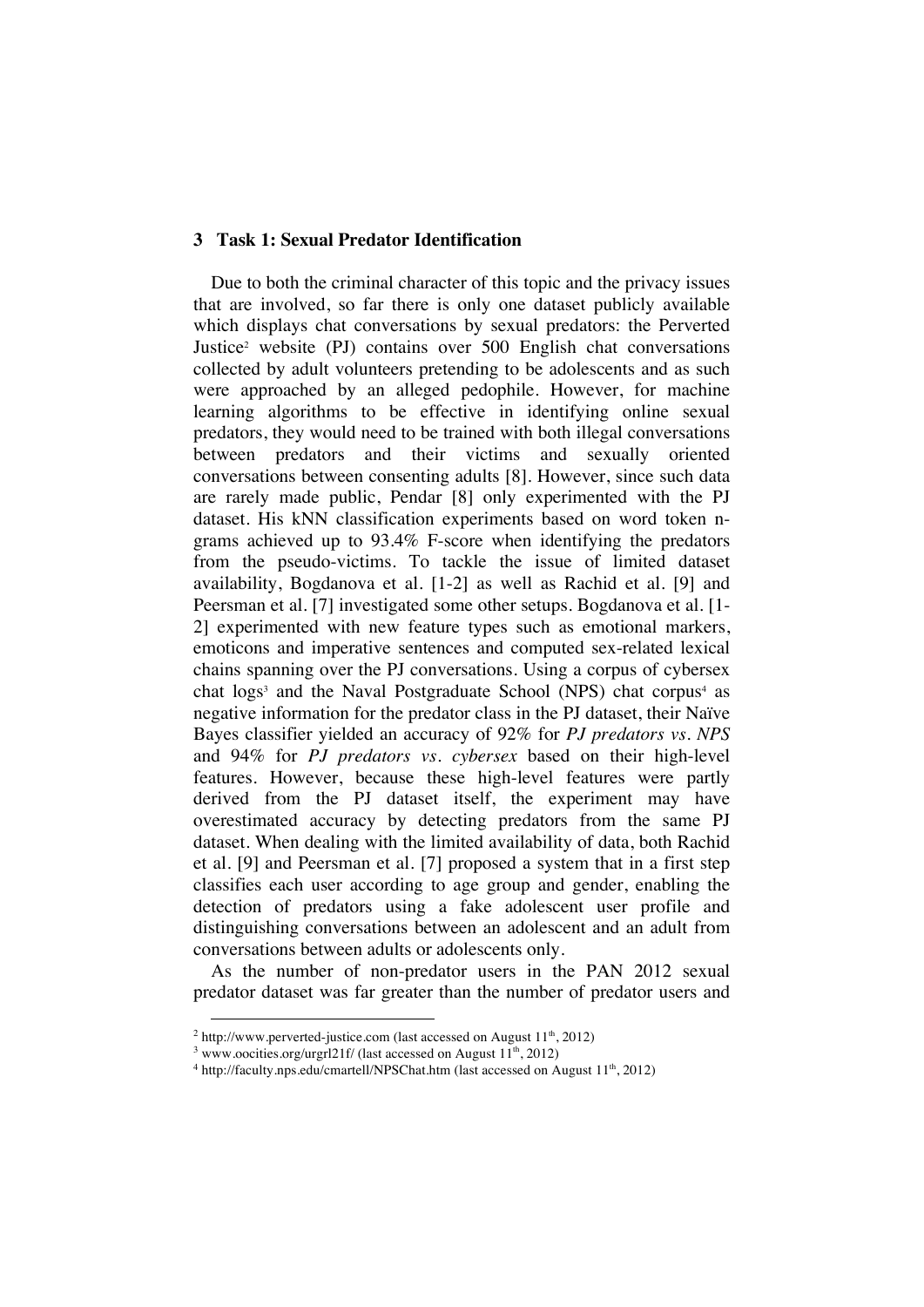no meta-information about the users' age and/or gender was available, in this paper we present a new approach that combines the results of predictions on the level of the individual post, the level of the user and of the entire conversation. Moreover, to circumvent problems resulting from the data imbalance in favor of the non-predator class, we describe both a resampling and a filtering strategy. More specifically, we trained a post-level classifier based on a balanced subset (described in Section 3.1), and a classifier on the user level based on a filtered subset of the training data (Section 3.2). We then combined the output of these two systems and imposed conversation-level constraints that significantly improved the quality of the output (Section 3.3). Figure 1 shows a simplified schematic representation of our three-stage approach to sexual predator identification.



*Figure 1. Overview of the system architecture*

In all our experiments, we used LIBSVM [3] with the *c-*parameter set to 32.0, *g* to 0.0078125. We also set *b* to 1 in order to get the probability outputs for each class. These parameters were experimentally determined to provide good generalization during parameter optimization.

#### **3.1 Classification on the Post Level**

Our first classifier was designed to make a distinction between posts by predators and posts by other users. We first resampled the number of users to create an equal distribution of predator and non-predator posts in the training sets of both our splits. Because it is very unlikely that predators can be identified based on no more than a few lines in a conversation, in our first resampling process we only included data from users of whom at least ten posts were present in the training set.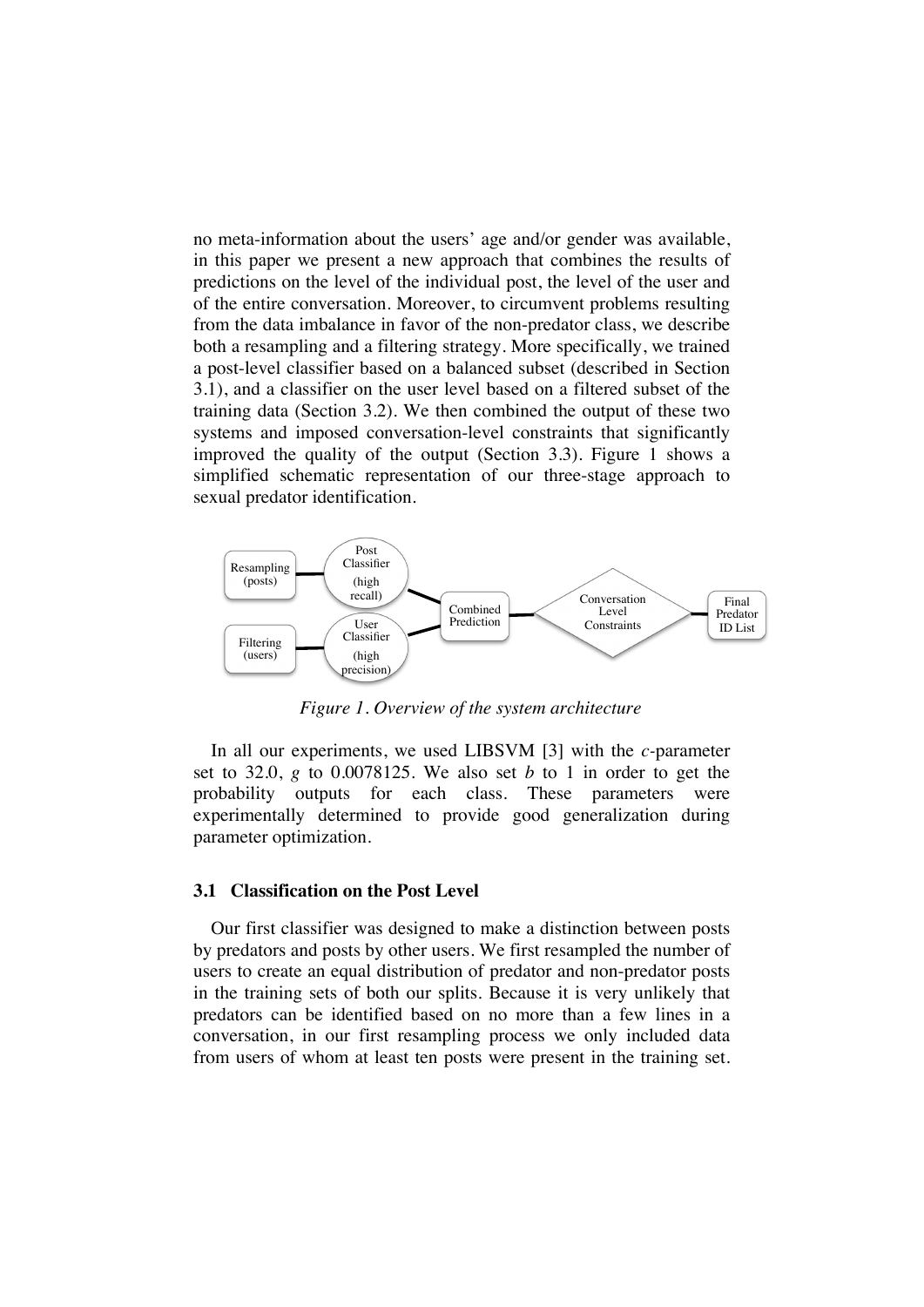This resulted in 40,722 posts for the predator class. We then attempted to match this number by randomly selecting data from other users which led to a set of 44,237 other users' posts, thus ensuring a balanced distribution of post instances over both classes. We tokenized each post and represented each token (words, punctuation and emoticons) using binary token unigram vectors. We chose this type of features, because during preliminary experiments these features performed better than more complex features types such as the approach words, communicative desensitization words and relationship words that were used by Bogdanova et al. [1-2].

Applying the clustered experimental setup we described in Section 2, using token unigram features only, the SVM classifier yielded a 64.6% accuracy and a 0.14 precision, a 0.77 recall and 0.23 F-score for the predator class for Split 1. For Split 2, the system achieved 76.9% accuracy, 0.23 precision, 0.67 recall and 0.34 F-score for the predator class. This means that our post classifier was able to identify 11,153 predator posts correctly out of 15,702 posts in both our validation sets combined, but also rendered 53,563 false positive predator posts.

After predicting which individual posts were possibly written by a predator, we aggregated the post-level predictions in order to identify which *users* in the data set were most likely to be predators. For this we used LiBSVM's probability outputs  $(b = 1)$  and took the average of the 10 most "suspicious" posts for each user —the 10 posts with the highest probability output for the predator class— as the final predator probability for each user. Then, to determine a good threshold for labeling a user as a predator based on this value, we performed a grid search on the validation set of the first split and then evaluated the threshold on the validation set of the second split. The best results were achieved when applying a threshold of 0.85, in which case the classifier identified 56 out of a total of 60 predators correctly (28 in each validation set). However, the classifier also returned 93 false positives (55 in the first and 38 in the second set). Table 2 (see Section 3.3) shows the precision, recall and F-scores for the predator class for both probability aggregation strategies.

As is clear from our results, our post classifier showed a high recall but a low precision score. Therefore, we decided to create a second system on the level of the user instead of the post level in order to produce a complementary system with a higher precision. In the next section we go into our user-based classification experiments and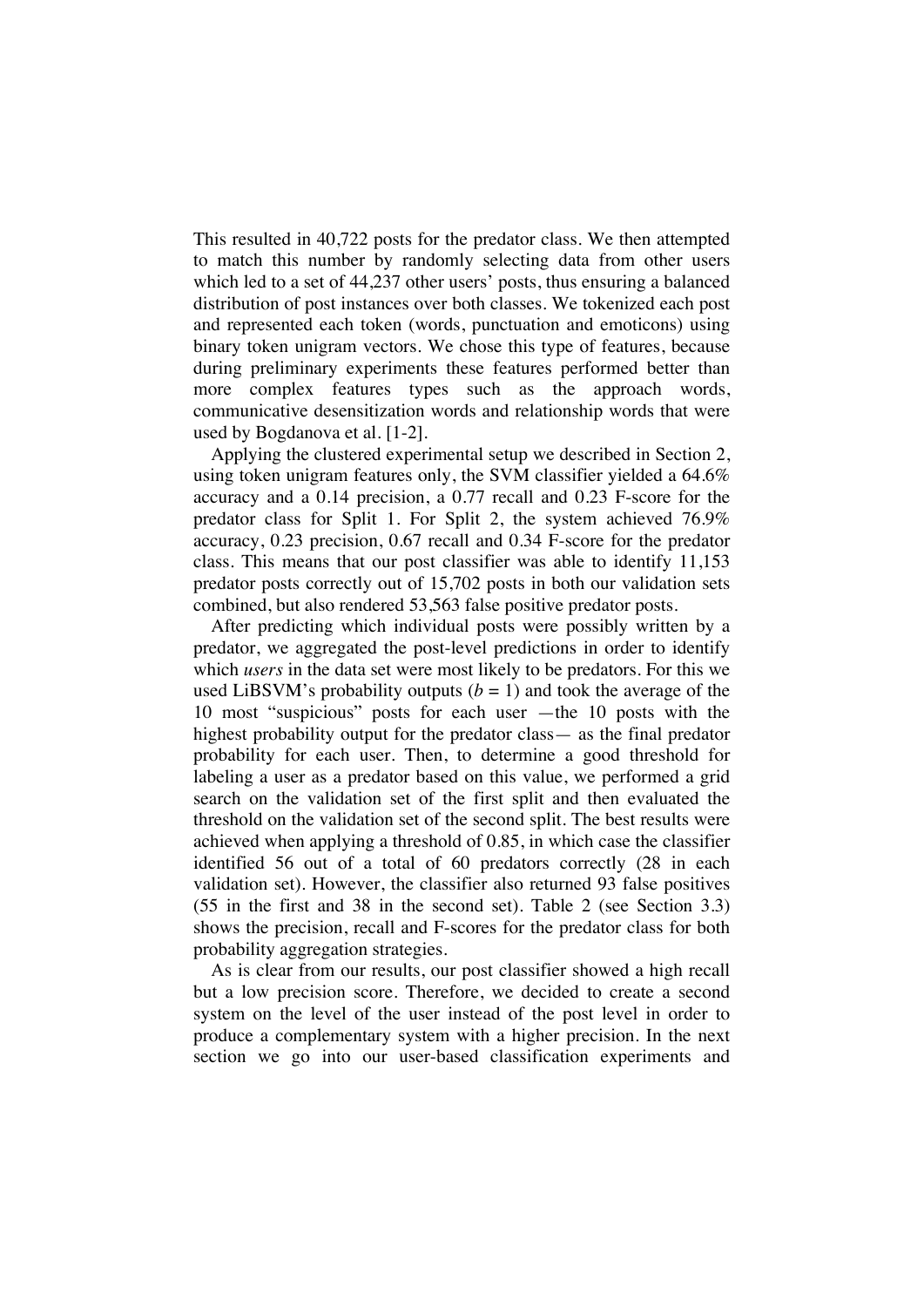describe the filter we used to resample the initial dataset.

## **3.2 Classification on the User Level**

Because the PAN 2012 dataset also contains chat room conversations from a variety of domains other than the predator conversations (e.g. gaming, programming), we decided to compile a filter that would exclude all users that did not produce any "suspicious" posts. We therefore built a filter based on a list of words and expressions that could be linked to the typical stages in a predator's grooming process (e.g. [4], [6]), which are discussed in Section 4. It was our hypothesis that by only including data from users who had produced at least one post that was caught by our filter, we would be able to create a classifier that focuses on exactly those elements that distinguish pedophile chat from other chat that contained similar vocabulary, such as sexually oriented chat conversations between consenting adults and/or people making arrangements to meet up. This resulted in a resampled training set of 111 predators (98.2%) and 39,453 others (48.4%) in Split 1 and 107 predators (97.3%) and 39,500 others (46.7%) in Split 2. In our validation sets, using this filter, 24.6% (i.e. 7,891) of the users were automatically labeled as non-predator. Because our error analysis showed that only six predators —five in the training sets and one in the validation sets— who did not produce more than two posts in the entire PAN 2012 training dataset, were lost because of this filter, we decided not to adapt our filter.

Next, all posts from the same user were gathered into a single instance vector. This way, our second system would directly classify users as either a predator or a "non-predator" user, and no further aggregation steps were necessary. In the two splits, the users that were excluded by the filter were automatically labeled as non-predator in both the training and validation sets. As we expected, the "harder" classification experiment —because the data points in the filtered dataset lie closer together in the vector space— yielded a higher precision score than our aggregated post classifier, with only 7 false positives. The recall score, however, was much lower than for the aggregated post classifier, with 49 out of 60 predators identified correctly in the validation sets. The results of the user classification experiments are displayed in Table 2 (see Section 3.3).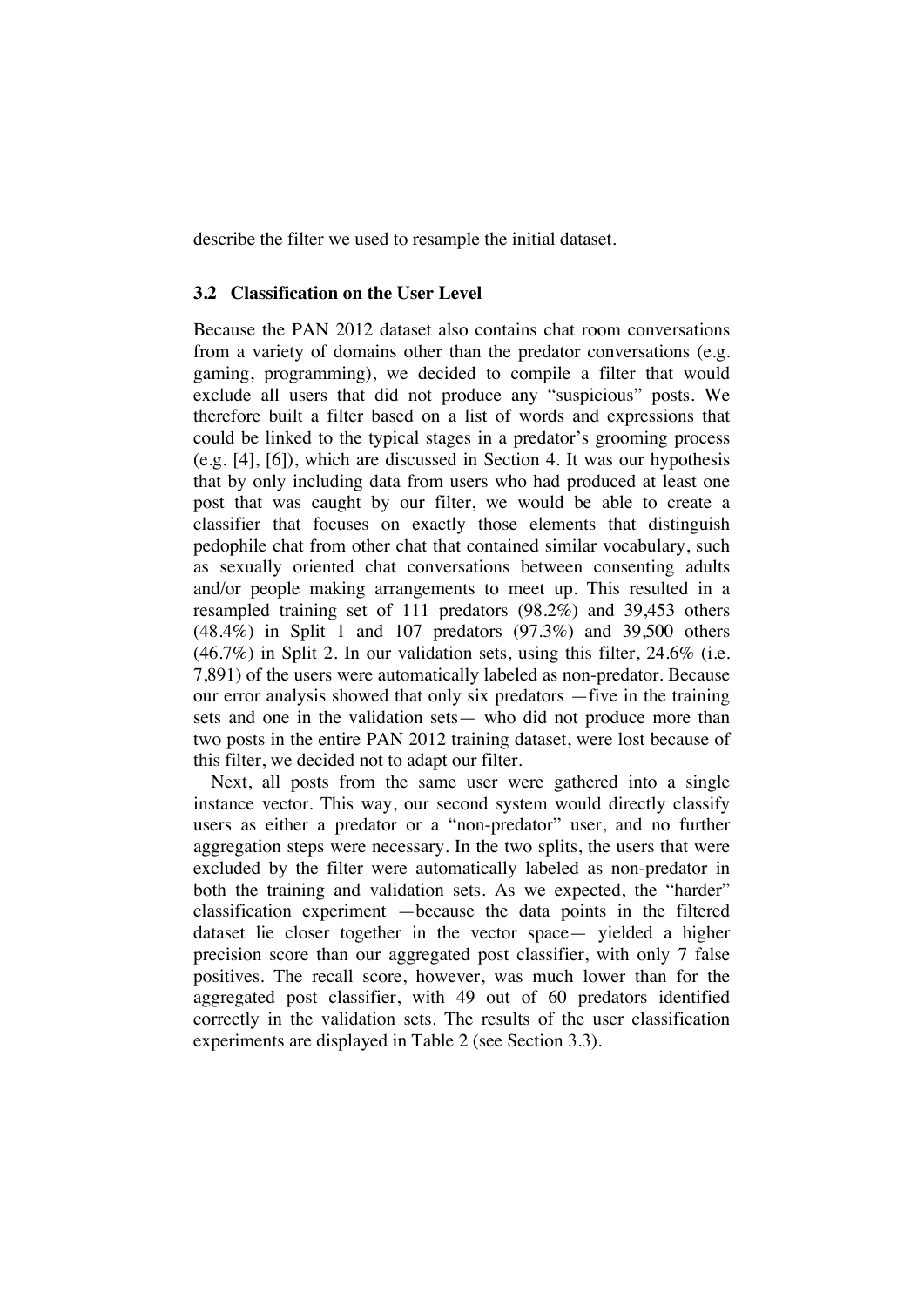Because the user classifier had a higher precision score than the post classifier, we decided to investigate which combination of the outputs achieved the best F-score for the predator class. It is to the results of these experiments we turn next.

# **3.3 Combining the Results with Post-processing on the Conversation Level**

Starting from a post-based classifier that produced high recall and low precision scores for the predator class and a user-based classifier that achieved high precision and low recall scores, we decided to experiment with different ways of combining these outputs to create a system that played on the strengths of our high-precision user classifier, while still retaining some of the recall of the post-level classifier. One way to combine the outputs of several classifiers is to use ensemble methods, but these methods require an intricate experimental procedure (embedded cross-validation) to avoid overfitting on the test data. As we distributed clusters rather than conversations in both our partitions, we could not split these partitions into more sub-splits without users of the training sub-splits also appearing in the validation sub-splits and thus risking overfitting of user-specific features (see Section 2). Therefore, we decided to experiment with different ways of weighting the classifier outputs. Concretely, to determine the combined probability of a user being a predator, we used the following formula:

$$
P(pred) = w_u * P_u(pred) + w_p * P_p(pred)
$$

where  $w_u$  and  $w_p$  are the weights on the probability of the user being a predator according to the user classifier and the post classifier respectively.

After performing a grid search on the validation set of Split 1 and testing the weighted combinations on the Split 2 validation set, the best results were achieved when the user classifier was assigned a high weight  $(w_u = 0.73)$ , while the post classifier was assigned a complementary weight of  $0.27 \, (w_p)$ . The resulting system managed to find 2 more predators than the user classifier alone (51 vs. 49), while still being relatively precise (10 false positives).

When performing an error analysis on the predicted predators, we discovered that in some cases both users in a conversation were labeled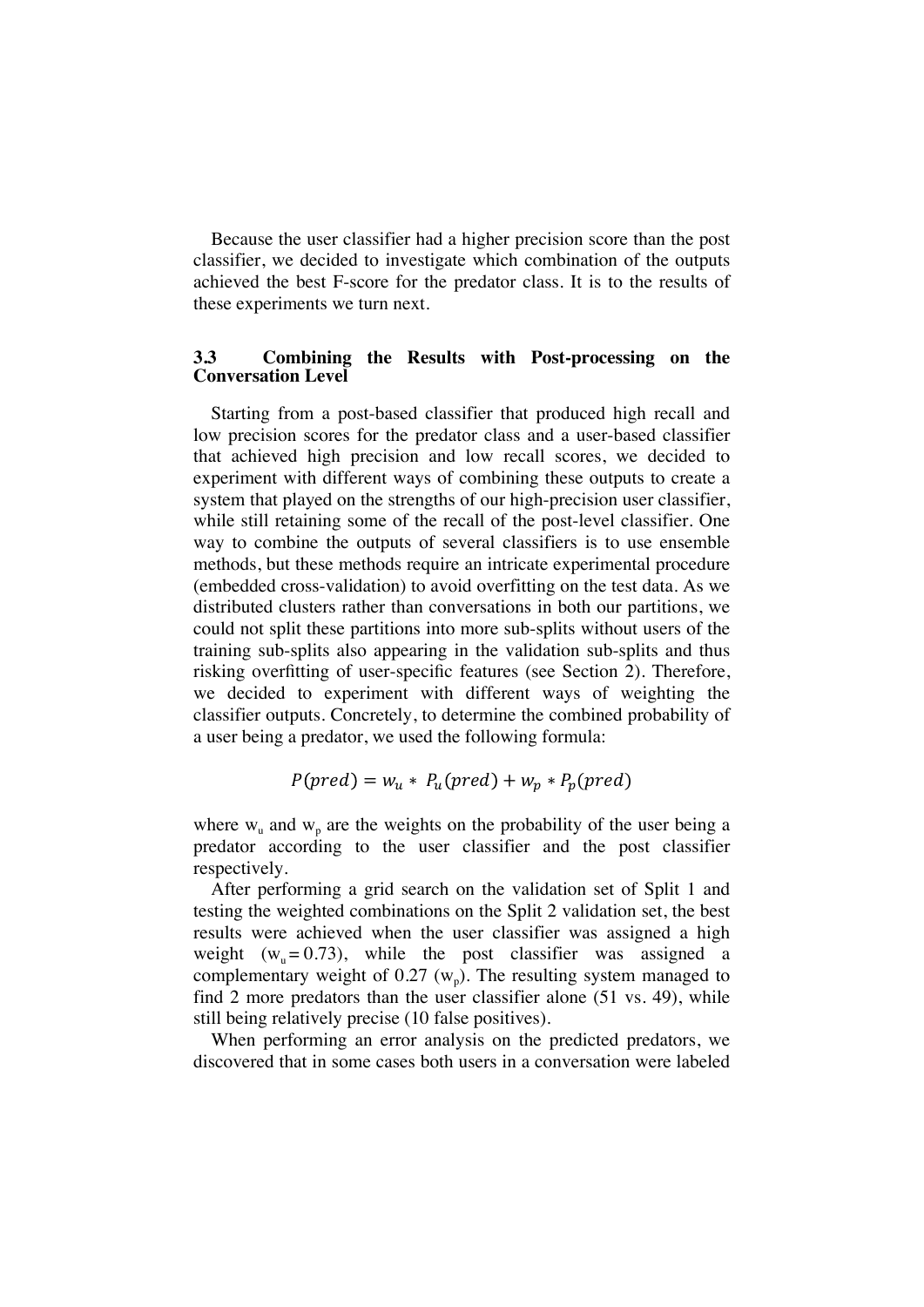as a predator. We suspect that the (pseudo-)victims, when replying to a predator during a conversation, mirrored some of the predator's vocabulary, which would explain why they were incorrectly labeled. To resolve this issue, we used the predator probabilities of the user classifier to determine which of both users in the conversation was in fact the predator. We again performed a grid search on the validation set of the first split to determine a good threshold so that as many false positives as possible could be excluded, without losing any of the true predators. By applying a threshold of 0.75, we were able to further reduce the number of false positives from 10 to 3: from 6 to 2 in the validation set of Split 1 and from 4 to 1 in the validation set of Split 2. Table 2 provides an overview of the best results of the single classifiers and their best performing weighted combinations.

*Table 2. Overview of the combined results on the validation sets of the single and combined classifiers for the predator class.*

| <b>Results</b>            | True<br>Positives | False<br>Negatives | False<br>Positives | Predator<br>Precision | Predator<br>Recall | Predator<br>F-score |
|---------------------------|-------------------|--------------------|--------------------|-----------------------|--------------------|---------------------|
| Post Classifier           | 56                | 4                  | 93                 | 0.38                  | 0.93               | 0.54                |
| User Classifier           | 49                | 11                 | 7                  | 0.88                  | 0.82               | 0.84                |
| $Post + User$             | 51                | 9                  | 10                 | 0.84                  | 0.85               | 0.84                |
| After Post-<br>processing | 51                | 9                  | 3                  | 0.94                  | 0.85               | 0.90                |

Based on the results of these experiments we finally retrained our models on the entire PAN 2012 training set, and performed the final classification experiment on the until then unknown PAN 2012 test set. This resulted in a list of 188 identified predators. We then applied the same post-processing strategy, which led to our final list of 170 predators. Of these predator IDs 152 were found to be correct, resulting in a 0.89 precision, a 0.60 recall and a 0.72 F-score for the predator class.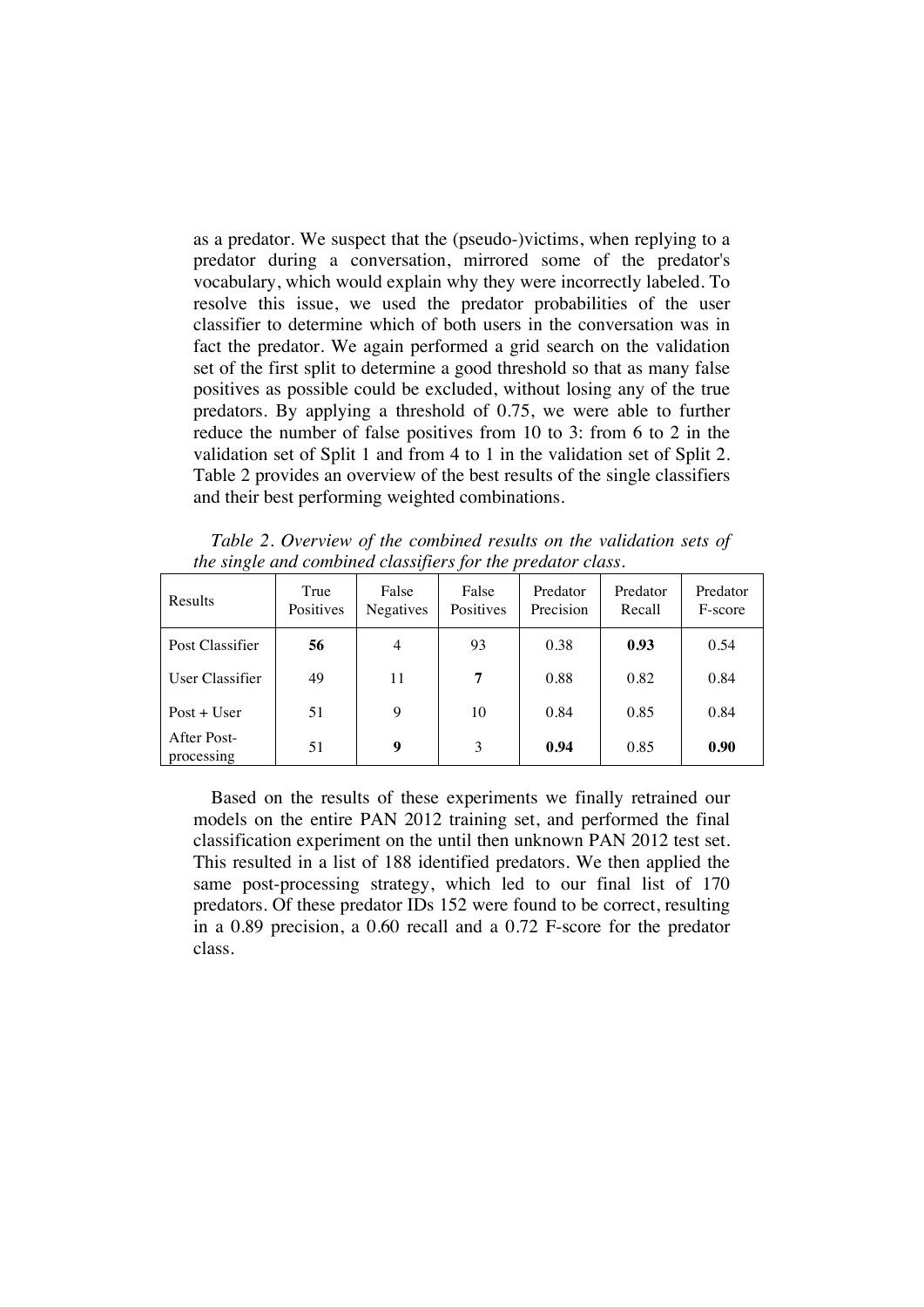#### **4 Task 2: Identifying the Grooming Posts**

The second part of the Sexual Predator Identification sub-task consisted of detecting the specific posts in the predators' chat that were most distinctive for grooming behavior. Lanning [4] already argued that pedophiles groom their victims following five predictable stages: identifying a possible victim, collecting information about the intended victim, filling a need, lowering inhibitions and initiating the abuse. With regard to automatically detecting online grooming, McGhee et al. [6] were the first to incorporate the stage division into their research. Based on an expanded dictionary of terms they applied a rule-based approach, which categorized a post as belonging to the stage of *gaining personal information*, *grooming* (which included lowering inhibitions or *reframing* and sexual references*)*, *approach* or *none*. Their rule-based approach outperformed the machine learning algorithms they tested and reached up to 75.1% accuracy in determining whether a PJ post was predatory or not.

Because there were no gold standard labels available for this task that distinguished grooming from non-grooming posts in the predators' chat conversations, we decided to adopt a similar approach by creating a dictionary-based filter that only selects those posts that were linked to one of the following stages we adopted from Lanning [4] and McGhee et al. [6] in the predators' grooming processes: (1) the *sexual topic*, which includes discussing erogenous parts of the body, mentioning and performing sexual acts and sexually oriented adjectives and multi-word expressions; (2) *reframing*, which was already defined by McGhee et al. [6:8] as "the redefinition of sexual behaviors into non-sexual terms, such as connecting sexual acts to messing around, practicing or teaching" and (3) *approach*, which contains words and expressions that refer to meeting in person.

After manually analyzing part of the predator conversations in the PAN training set, we decided to add three extra stages that seemed typical of online grooming: (4) *requests for data*, i.e. pictures, videos or using the webcam; (5) *isolation from adult supervision* (e.g. "home alone?") and (6) *age*, which includes references to old(er) vs. young(er) and child-related vocabulary (e.g. "tummy", "tiny"). Although McGhee et al. [6] also mentioned the stage of building up a trusting or friendly relationship with the victim, we did not find this especially distinctive of pedophile grooming behavior and did not include this into our filter.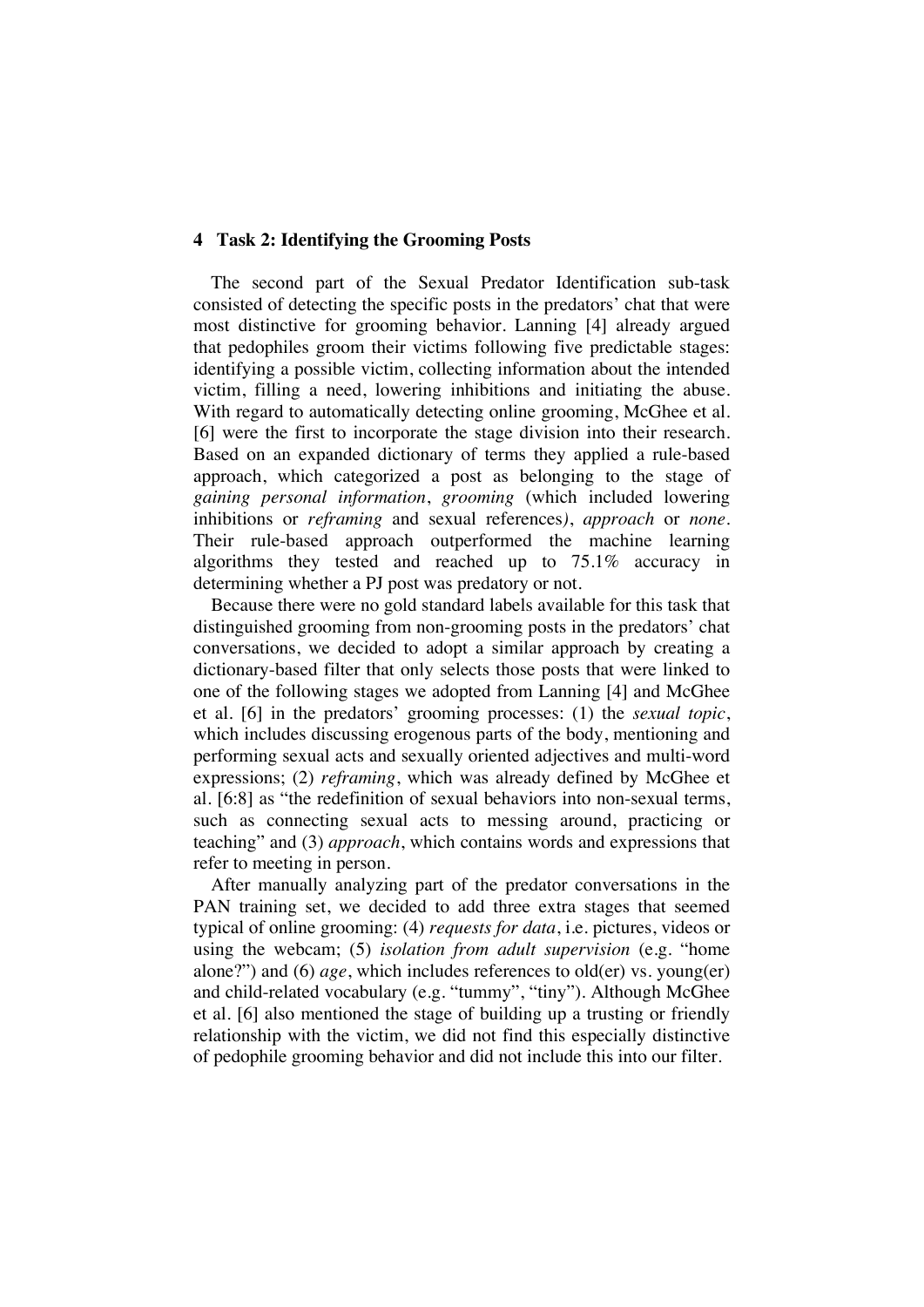Next, we started compiling our grooming filter by adding the words from the dictionary by McGhee et al. [6] if they fit into one of our predefined stage categories. We then heavily expanded each category by manually selecting synonyms and related terms on the English Urban Dictionary website<sup>5</sup> and the English Synonyms website<sup>6</sup>. The complete dictionary can be obtained for research purposes by contacting the authors of this paper.

As we mentioned in Section 3.2, our filter alone could reduce the number of users by at least 24.6%, but it was definitely not enough to identify the highly limited number of predators. Therefore, we only applied this filter to perform a pre-selection for our user classifier and to select the grooming posts of the users that were already identified as a predator by our best scoring three-stage classification system (see Section 3.3). Using this strategy, our filter labeled 4,717 posts in the PAN 2012 test set as belonging to one of our six main grooming stages. Of these posts, 1,688 were found to be correct by the organizers, resulting in a 35.8 precision, a 26.1 recall and a 30.2 F-score.

#### **5 Discussion**

In this paper we proposed a new approach to detect Internet predators grooming their victims in chat rooms. Our experiments showed that a weighted combination of a high-recall post classifier and a high-precision user classifier achieved better results for the predator class than each system separately. Moreover, imposing conversationlevel constraints boosted precision significantly, resulting in a final Fscore of 0.90 for the predator class in cross-validation on the PAN 2012 training set. Interesting to see, was that the use of a dictionary-based filter could not only reduce the number of possibly suspicious users by 24.6 to 53.3%; it also enabled us to create a user classifier that focuses on exactly those elements that distinguish pedophile chat from other chat that contained similar vocabulary. This filter also proved to be very effective when detecting which of the posts in the identified predators' chat conversations were most distinctive for grooming behavior.

 $5$  http://www.urbandictionary.com/ (last accessed on June  $22<sup>nd</sup>$ , 2012).

 $6$  http://www.synonyms.net/ (last accessed on June  $22<sup>nd</sup>$ , 2012).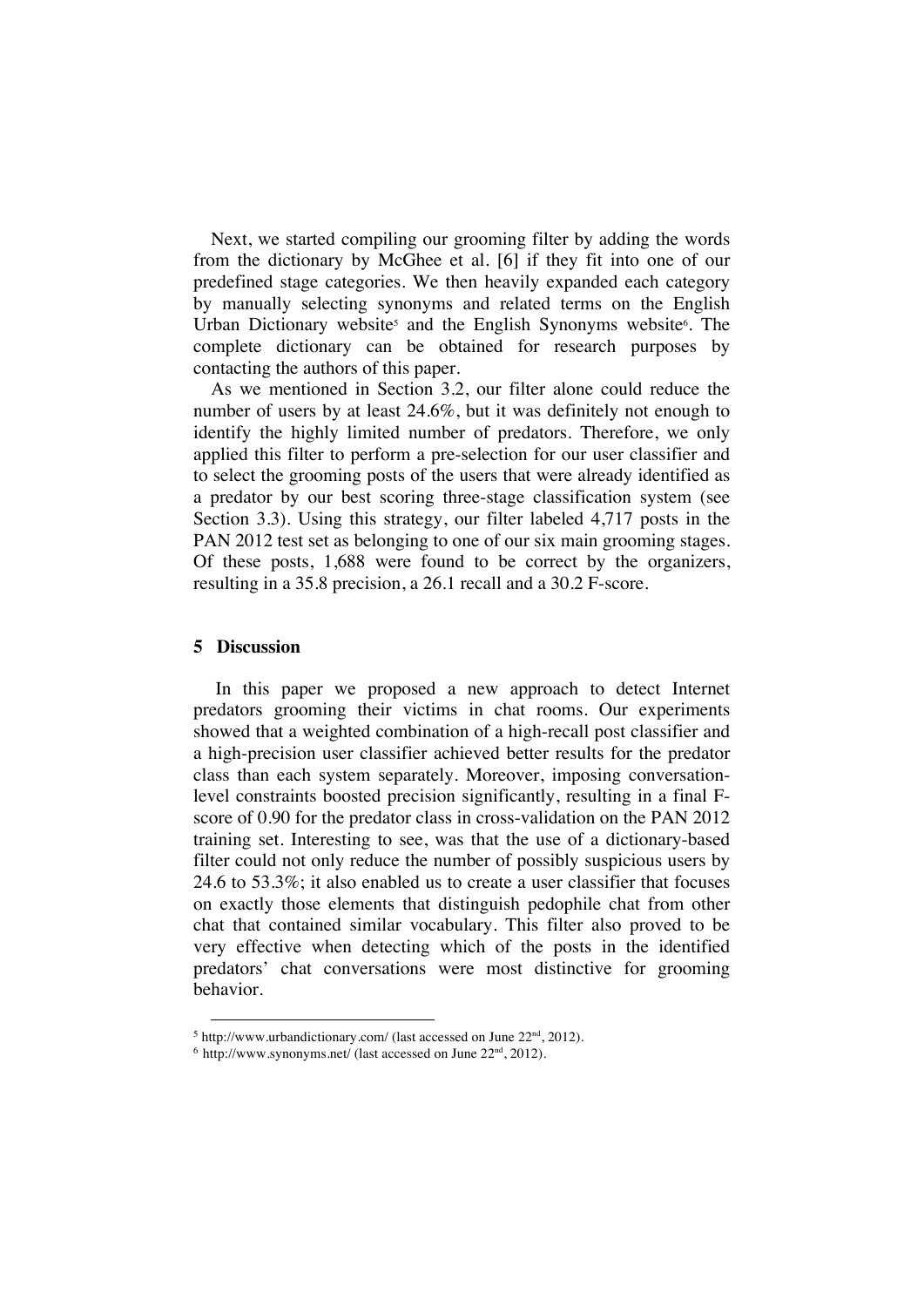To calculate the final F-score the competition's organizers decided to set the  $\beta$ -factor to 0.5 to emphasize precision when detecting predators online to optimize the time needed for a police agent to check the output, while they set the  $β$ -factor to 3.0 to emphasize recall when detecting predators' grooming posts to collect as much evidence as possible. In our opinion, it would be more important to heavily reduce the number of possibly suspicious users that are to be checked manually, while still retaining all of the actual predators, in which case our post classifier produced the best results with a recall score of 0.93 and reducing the number of possibly suspicious users from over 32,000 to 149 in our validation sets while only losing 4 predators. Likewise, when manually checking a suspicious user's communications, a police officer or a moderator will need a swift access to the most striking posts to be able to quickly discard remaining false positives, which means precision is of high importance here. Therefore, in future research we will work on a system that combines a high-recall classifier with a grooming scoring system that will rank the remaining suspicious users according to the presence of the grooming stages in their conversations. This will also enable both law enforcement agencies and moderators to take action more quickly regarding imminent meetings and abuse, when these stages are attributed higher weights in the scoring system.

## **5 References**

- [1] Bogdanova, D., Rosso, P. and Solorio, T. Modelling Fixated Discourse in Chats with Cyberpedophiles. In: *Proceedings of the EACL 2012 Workshop on Computational Approaches to Deception Detection.* Avignon, France. p.86-90 (2012a)
- [2] Bogdanova, D., Rosso, P. and Solorio, T. On the Impact of Sentiment and Emotion Based Features in Detecting Online Sexual Predators. In: *Proceedings of the 3rd Workshop on Computational Approaches to Subjectivity and Sentiment Analysis.* Jeju, Republic of Korea. p.110-118 (2012b)
- [3] Chang, C. and Lin, C. LIBSVM: a library for support vector machines. *ACM Transactions on Intelligent Systems and Technology*, 2:27:1--27:27 (2011)
- [4] Lanning, K. Child Molesters: A Behavioral Analysis. For Professionals Investigating the Sexual Exploitation of Children.